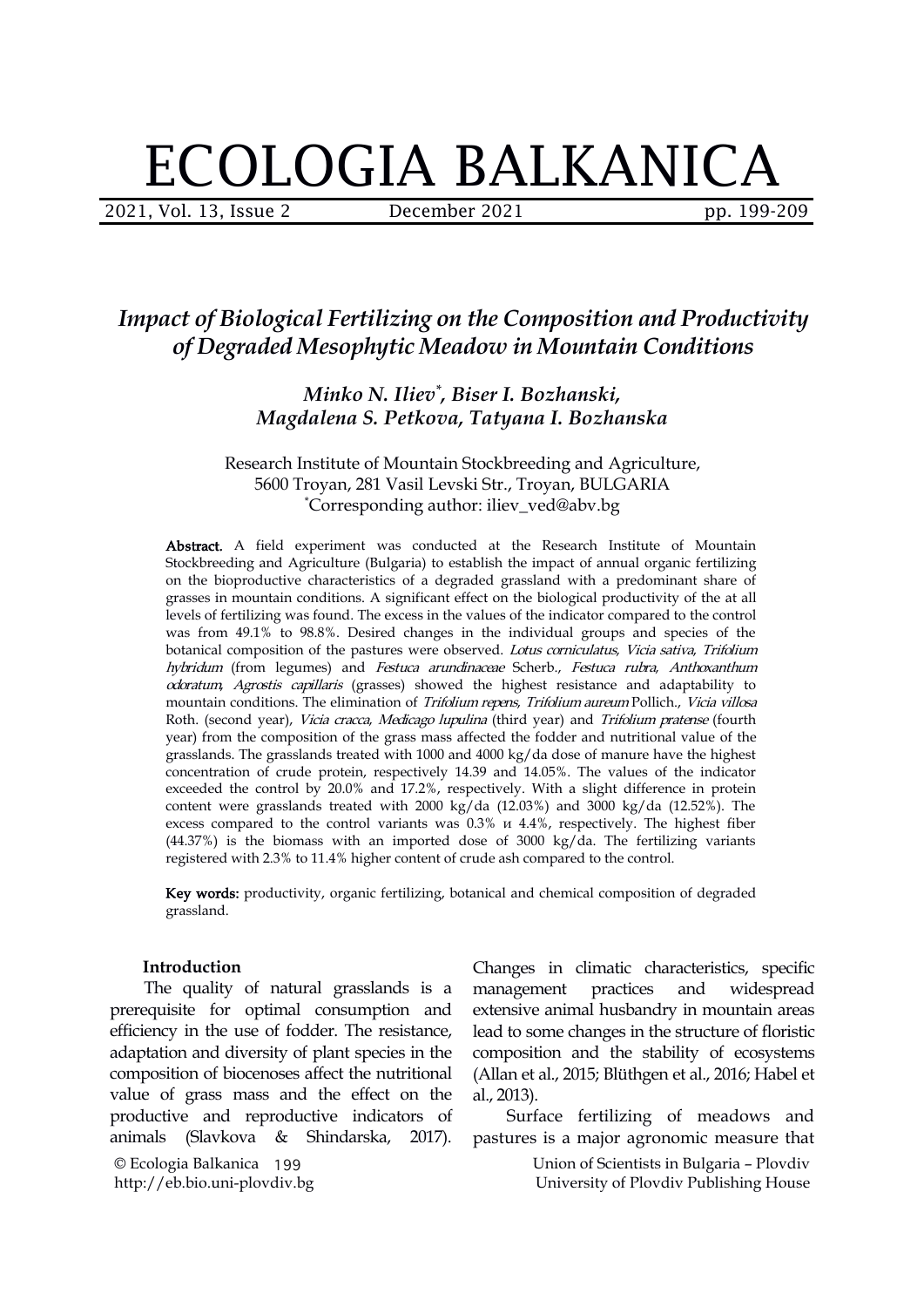increases yields, improves the botanical composition of mesophytic grasslands in the process of degradation (Popescu & - Fertilizing with cattle manure at a Churkova, 2015; Samuil et al., 2013). Feeding the plants with organic fertilizers creates conditions for the development of valuable and high quality species (Kurhak et al., 2020; Vargová et al., 2020), which positively affects the composition of hay and pasture in mesotrophic and other types of meadows (Kirkham et al., 2014). Nonorganic and organic fertilizing has been shown to increase the percentage share of grasses and dry matter yield (Iliev, 2018; Iliev et al., 2017; Nemera et al., 2017) and has a less pronounced effect on plant height in degraded grasslands (Ahmed & Ibrahim, 2013).<br>In the mountaine and foot-hill regions

of Bulgaria, the ratio of individual plant groups in the composition of natural meadows and pastures, as well as the yield obtained from them, are indicators of the effectiveness of applied agrotechnical events (Blanke et al., 2012; Leps, 2014; Naydenova et al., 2013; Tomashkin et al., 2013).

The objective of the study was to determine the impact of the annual organic (cattle manure) surface fertilizing on the meadow grassland (with predominant share of Festuca rubra L.) in the region of the Central Balkan Mountain.

#### Material and Methods

The experiment was conducted at the Research Institute of Mountain Stockbreeding and Agriculture, Troyan (Bulgaria) in the period 2016-2019, on degraded grassland, in the conditions of the Central Balkan Mountain. The experiment was based on the block method, in 4 replications with a plot size of  $5 \text{ m}^2$ . .

Variants in the study were:

- Control (untreated)

- Fertilizing with cattle manure at a dose of 1000 kg/da;

- Fertilizing with cattle manure at a dose of 2000 kg/da;

- Fertilizing with cattle manure at a dose of 3000 kg/da;

dose of 4000 kg/da.

The cattle manure treatment was applied annually and once, every year, manually, by spraying, before the onset of active vegetation in the grass cover.

The experimental areas were harvested in the phenophase of tasseling-ear formation (for grass species) until the beginning of the phenophase of flowering.

*Studied indicators:*

*Yield of fresh and dry mass (kg/da)* - the yield of fresh and dry mass was determined by mowing the area of each harvest plot (in replications) followed by drying the plant samples (0.5 kg) in a laboratory dryer at  $105^{\circ}$ C and recalculating for an area of 1 da, based on dry mass content.

*Botanical analysis of grassland (%)* was determined by weight by analysis of grass samples taken immediately before mowing. The percentage share of each species per year from the group of grasses and legumes, of motley grasses (total) in both modes of use and their total ratio in the main botanical groups (grasses, legumes and motley grasses) was established.

bioproductive indicators of degraded *Chemical analysis was conducted on:* Crude protein (CP, %) according to Kjeldahl (following BDS/ISO-5983); Crude fiber (CFr, %); Crude fat (CF, %) (following BDS/ISO-6492) through rxtraction in an extractor Soxhlet; Ash (%) (following BDS/ISO-5984) through decomposition of the organic matter by gradual combustion of the sample in a muffle furnace at 550°С; Dry matter (DM, %) was empirically calculated from the % of moisture.

> The results were analyzed by the method of analyzing the variance of a single-factorial trial (ANOVA) using the SPSS 4.5 software. The significance of differences in mean values of the treatments was tested by the LSD test.

#### Results and Discussion

*Productivity of degraded grassland after manure fertilizing*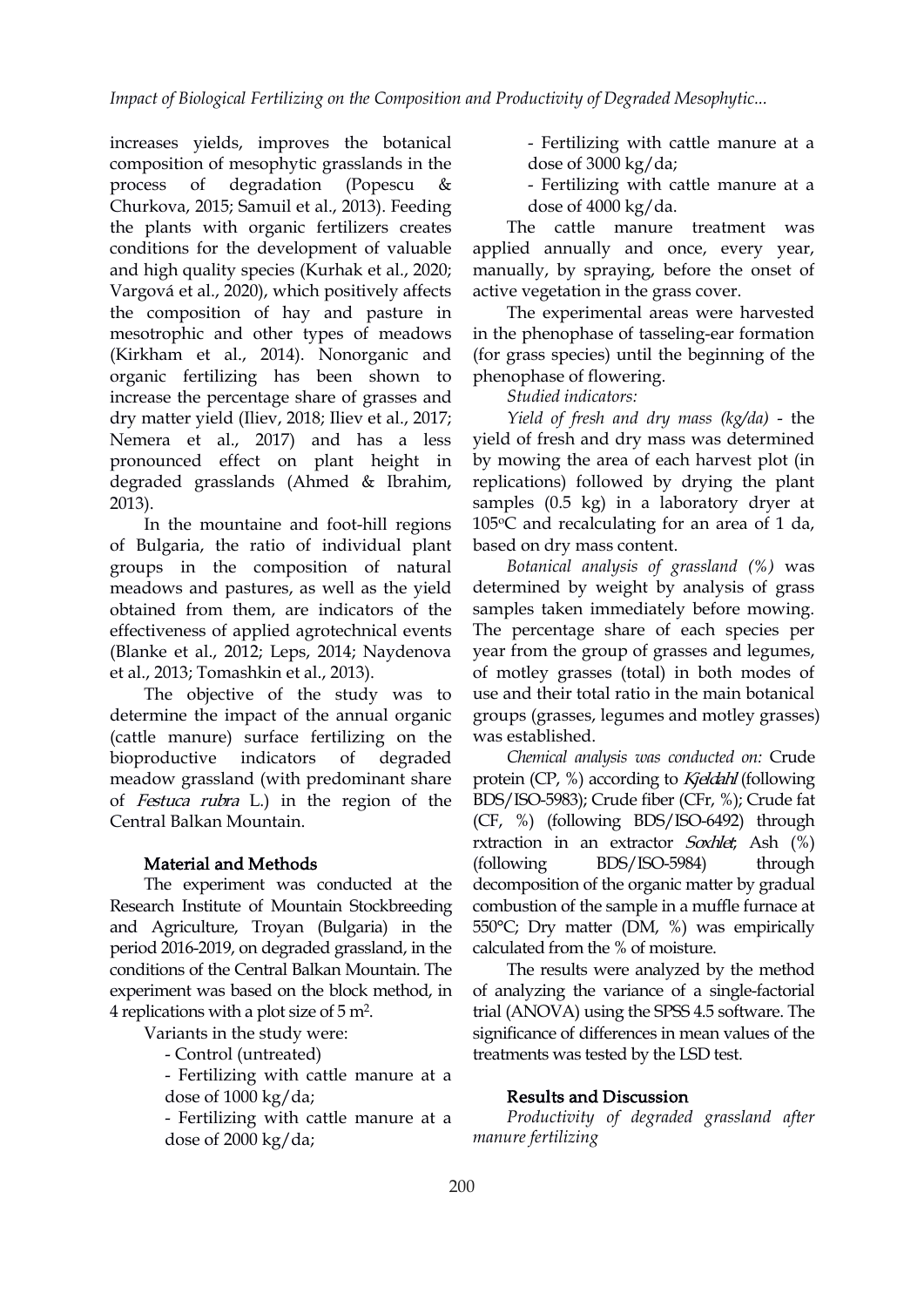In the first experimental year, fertilizing with manure had the greatest impact on the productivity of grassland at the imported rate of 2000 kg/da (Table 1). The amount of dry matter (303.5 kg/da) of the variant significantly exceeds the untreated control by 127.7%. The degraded grassland reacted positively to the imported higher norms of manure (3000 and 4000 kg/da). Dry matter yield of the variants increased by 70.4% and 89.1%, respectively, compared to the control. An increase in grassland productivity was also reported at the lowest rate (1000 kg/da) of fertilizer application, but without statistical significance. The amount of dry matter (207.7 kg/da) exceeded the variant without fertilizing by 55.8%.

**Table 1.** Dry matter yield (kg/da) of foot-hill mesophytic meadow, after organic fertilizing (over the years and average for 2016-2019).

|                 |       | 2016                    |       | 2017   |       | 2018                                              |       | 2019                    |       | 2016-2019             |  |
|-----------------|-------|-------------------------|-------|--------|-------|---------------------------------------------------|-------|-------------------------|-------|-----------------------|--|
| <b>Variants</b> | kg/da | $\%$ compared<br>to $C$ | kg/da | to $C$ |       | $\%$ compared kg/da $\%$ compared kg/da<br>to $C$ |       | $\%$ compared<br>to $C$ | kg/da | $\%$ compared<br>to C |  |
| Control         | 133.3 | 100.0                   | 104.3 | 100.0  | 358.7 | 100.0                                             | 197.5 | 100.0                   | 198.5 | 100.0                 |  |
| 1000            | 207.7 | 155.8                   | 167.6 | 160.8  | 447.7 | 124.8                                             | 306.1 | 154.9                   | 282.3 | 149.1                 |  |
| 2000            | 303.5 | 227.7                   | 259.2 | 248.6  | 569.3 | 158.7                                             | 316.8 | 160.4                   | 362.2 | 198.8                 |  |
| 3000            | 227.1 | 170.4                   | 313.0 | 300.1  | 551.4 | 153.7                                             | 318.3 | 161.1                   | 352.4 | 196.3                 |  |
| 4000            | 252.0 | 189.1                   | 276.4 | 265.1  | 503.3 | 140.3                                             | 356.2 | 180.3                   | 347.0 | 193.7                 |  |
| GD5%            | 86.2  | 64.8                    | 105.4 | 100.8  | 110.7 | 30.9                                              | 85.7  | 43.3                    | 56.4  | 26.7                  |  |
| $GD1\%$         | 121.1 | 91.0                    | 147.9 | 141.5  | 155.4 | 43.4                                              | 120.3 | 60.8                    | 79.1  | 37.4                  |  |
| GD 0.1 %        | 170.9 | 128.5                   | 208.8 | 199.8  | 219.5 | 61.2                                              | 169.9 | 85.8                    | 111.7 | 52.8                  |  |

In the second year (2017) the dynamics of dry matter productivity follows the trend of the first experimental year. The degraded grassland reacted to the highest degree when fertilizing at a rate of 3000 kg/da. Dry matter yields of the variant (313.0 kg/da) were proven to exceed by  $200.0\%$  (p<0.001) the untreated control. A significant positive reaction of the degraded grassland to the applied fertilizing rates of 2000 and 4000 kg/da was observed. Dry matter yields of the variants are proven to exceed the fertilized variant by 148.6% and 165.1%, respectively. The excess of dry matter yield (by  $60.8\%$ ) in the variant with the lowest test dose (1000 kg/da) remained statistically unproven.

fertilizing dose affect the productivity of natural grasslands (Iliev et al., 2020). In the third experimental year (2018), the effect of the accumulated amount of manure in the degraded grassland, as well as the favorable climatic conditions during the year allowed the formation of the highest amount of dry biomass for the entire experimental period. Yields range from 358.7 to 569.3 kg/da. The variants with doses: 2000 kg/da (by 58.7%), 3000 kg/da (by 53.7%) and 4000 kg/da (by 40.3%) are again proven to exceed the control. The effect of fertilizing at norm of 1000 kg/da was less. The registered yield of the variant was 447.74 kg/da and marked a statistically unproven increase (by 24.81%) compared to the untreated control.

Agroecological conditions and varied from 54.9% (at a dose of 1000 kg/da) Under the impact of organic fertilizing, in the fourth year (2019) of the experiment, the increase in yields had proven positive differences in all treated variants. The excess of the indicator compared to the control to  $80.3\%$  (at a dose of  $4000 \text{ kg}/\text{da}$ ). When monitoring the productivity results, the fertilizing rates of 2000 and 3000 kg/da registered similar values (316.8 and 318.3  $kg/da$ ), where the dry matter yields were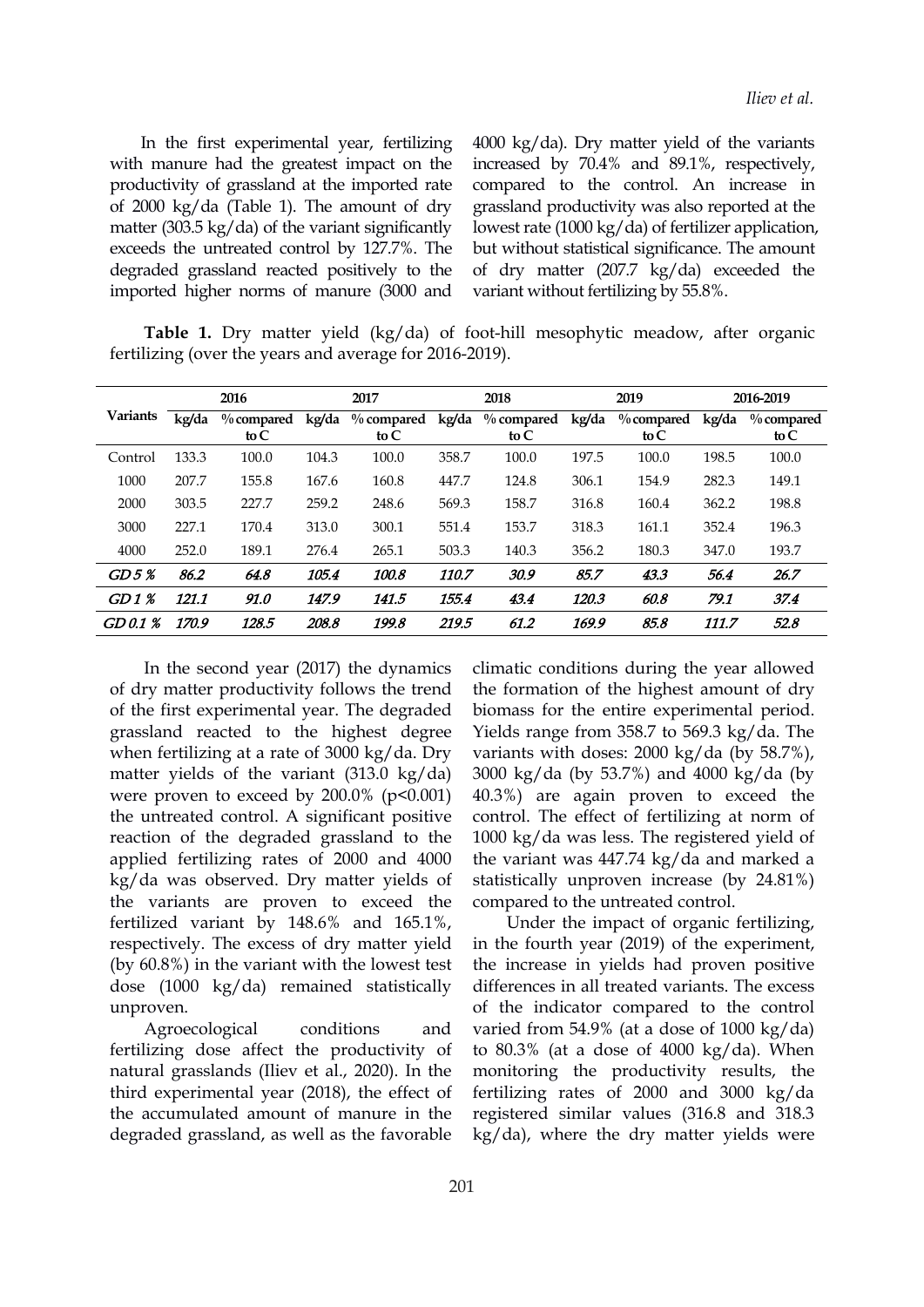increased by 60.4% and 61.1%, respectively, compared to the control variant.

experimental period (2016-2019), the annual manure fertilizing had the maximum impact on dry matter productivity in degraded mountain grassland. A reliable effect on the biological productivity of grassland has been found in all fertilizing variants. The excess in the productivity of the treated variants was

On average for the four-year 98.8% (2000 kg/da). statistically proven compared to the control and varied from  $49.1\%$  (1000 kg/da) to

> Botanical and quality composition of degraded grassland after fertilizing with manure

> The changes in the botanical composition of the grassland (by groups and years) are shown in Table 2. Fertilizing with cattle manure increases most significantly the share of legumes in the degraded grassland.

Table 2. Botanical composition (%) of foot-hill mesophytic meadow (by years and groups), after applied organic fertilizing.

|                 |         | 2016    |                   |         | 2017    |                   |         | 2018    |                   |         | 2019    |                   |
|-----------------|---------|---------|-------------------|---------|---------|-------------------|---------|---------|-------------------|---------|---------|-------------------|
| <b>Variants</b> | grasses | legumes | motley<br>grasses | grasses | legumes | motley<br>grasses | grasses | legumes | motley<br>grasses | grasses | legumes | motley<br>grasses |
| Control         | 19.5    | 32.7    | 47.8              | 11.1    | 56.7    | 32.2              | 18.5    | 42.4    | 39.1              | 23.8    | 39.0    | 37.2              |
| 1000            | 9.2     | 53.0    | 37.8              | 1.4     | 79.2    | 19.4              | 9.5     | 70.2    | 20.3              | 44.8    | 29.2    | 26.0              |
| 2000            | 30.7    | 34.7    | 34.6              | 11.7    | 61.1    | 27.2              | 28.9    | 46.7    | 24.4              | 29.4    | 50.0    | 20.6              |
| 3000            | 33.3    | 50.8    | 15.9              | 6.7     | 62.0    | 31.2              | 22.1    | 46.1    | 31.8              | 46.0    | 38.0    | 16.0              |
| 4000            | 29.5    | 36.9    | 33.6              | 3.4     | 64.2    | 32.4              | 18.3    | 48.7    | 33.0              | 25.9    | 52.5    | 21.6              |

The variants with the lowest fertilizing  $64.2\%$ ,  $48.7\%$ , dose (1000 kg/da) had the highest presence of the legume component. In the first, second and third experimental years, legumes accounted for 53.0%, 79.2% and 70.2% of the grassland, respectively. Similar results (with a predominance of the legume component in the grassland during the first three years of experiment) were observed in the variants with annual application of 3000 kg/da of manure. The values of the indicator were 50.8% (in 2016), 62.0% (in 2017) and 46.1% (in 2018). In the fourth experimental year, the share of legumes in the biomass of both variants was lower compared to the group of grasses by 53.4% (in the variants with manure at a dose of 1000 kg/da) and by 21.1%% (in the variants with manure at a dose of 3000 kg/da). Throughout the test period, the percentage share of legumes compared to grasses prevailed in the grassland of the variants with fertilizing rates at  $2000 \text{ kg}/da$  (34.7%, 61.1%, 46.7%, 50.0%) and 4000 kg/da (36.9%,

64.2%, 48.7%, 52.5%). Dominant representatives of legumes were mainly Trifolium hybridum and Vicia sativa, and of grasses - Festuca rubra and Festuca arundinaceae Scherb. The group of motley grasses had the highest share in the grassland of unfertilized control - from 32.2 to 47.8%.

The organic fertilizing of the degraded grassland affected the changes in the percentage share of the species in the different grass groups.

In the first experimental year grass species, such as Festuca arundinaceae Anthoxanthum odoratum participated in the grassland of all variants (Fig. 1). Their share varied respectively from 4.1% (variants with manure at a dose of 1000 kg/da) to 21.9% (variants with manure at a dose of 3000 kg/da) and from 1.6% (variants with manure at a dose of 2000 kg/da) to 7.7% (variants with manure at a dose of 3000 kg/da).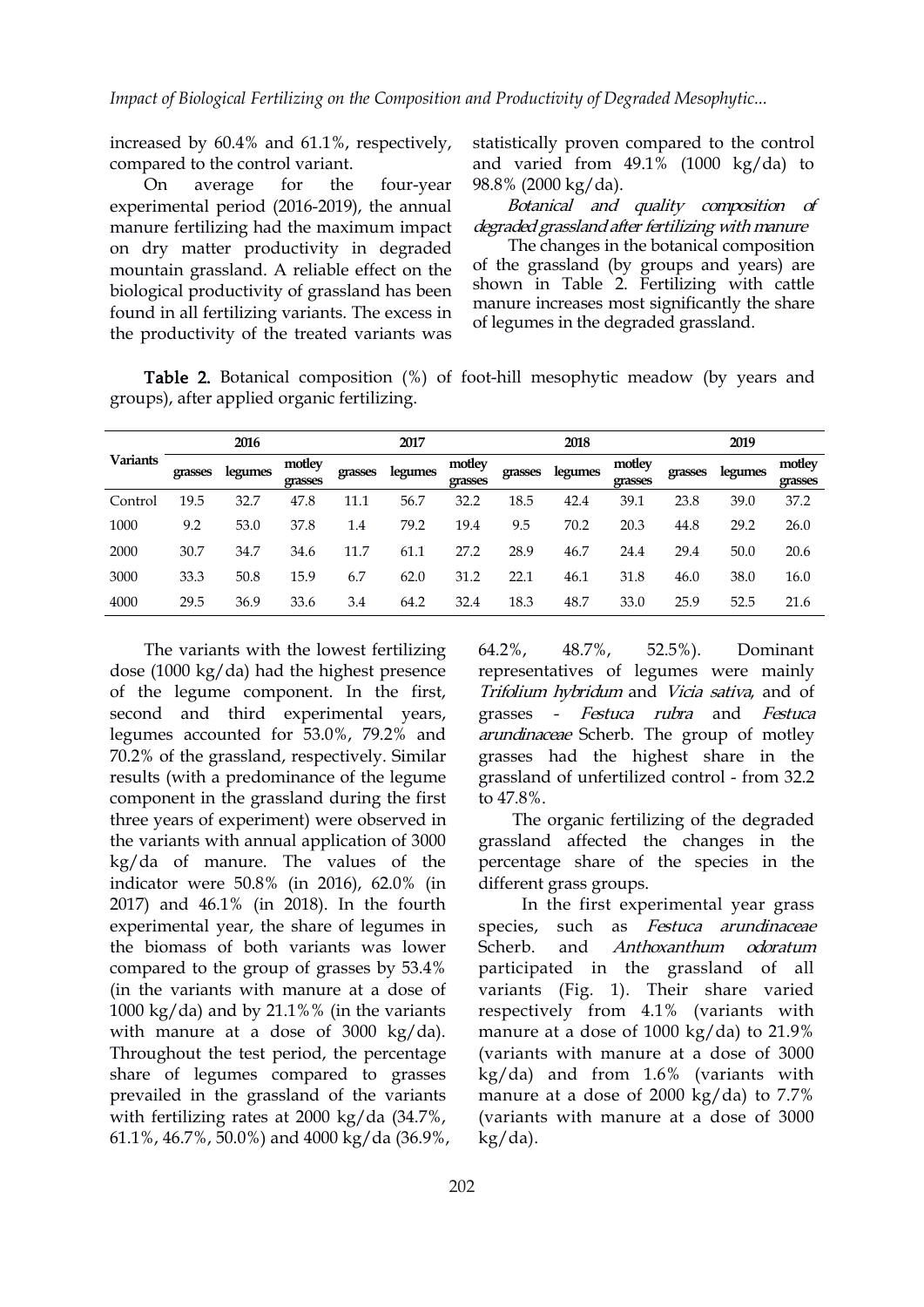

Fig. 1. Botanical composition by species (%) of foot-hill mesophytic meadow, after organic fertilizing (first experimental year - 2016).

The presence of other species was established:

- *Agrostis capillaris* from 3.3% (variants fertilized with manure - dose - 3000 kg/da) to 16.5% (variants fertilized with manure dose -  $2000 \text{ kg}/\text{da}$ ) and
- Poa pratensis 0.4% (variants fertilized with manure - dose - 3000 and 4000 kg/da).

*Legumes:* Lotus corniculatus - 24.6% (fertilized with manure at a dose of 4000 kg/da) to 37.8% (fertilized with manure at a dose of 1000 kg/da), Trifolium hybridum - 0.8% (fertilized with manure at a dose of 2000 kg/da) up to 10.1% (fertilized with manure at a dose of 4000 kg/da) and Trifolium aureum Pollich. - 0.8% (fertilized with manure at a dose of 2000 kg/da) to 3.3% (fertilized with manure at a dose of 3000 kg/da) participated in the grasslands of all tested variants.

The presence of other species was established:

- Trifolium pratense from 5.5% (fertilized with a dose of 3000 kg/da manure) to 7.1% (fertilized with a dose of 1000 kg/da manure)
- Vicia sativa from 0.9% (Control) to 6.6% (fertilized with a dose of 3000 kg/da manure)
- Vicia villosa Roth. 0.8% (fertilized with a dose of 2000 kg/da manure) to 5.1% (fertilized with a dose of 1000 kg/da manure) and

 Trifolium repens - 3.1% (fertilized only with a dose of 3000 kg/da of manure).

In the second experimental year we observed a significant increase in useful legumes and lower participation of grasses. In the case of legumes, which had fallen out of the grassland, the species are: Trifolium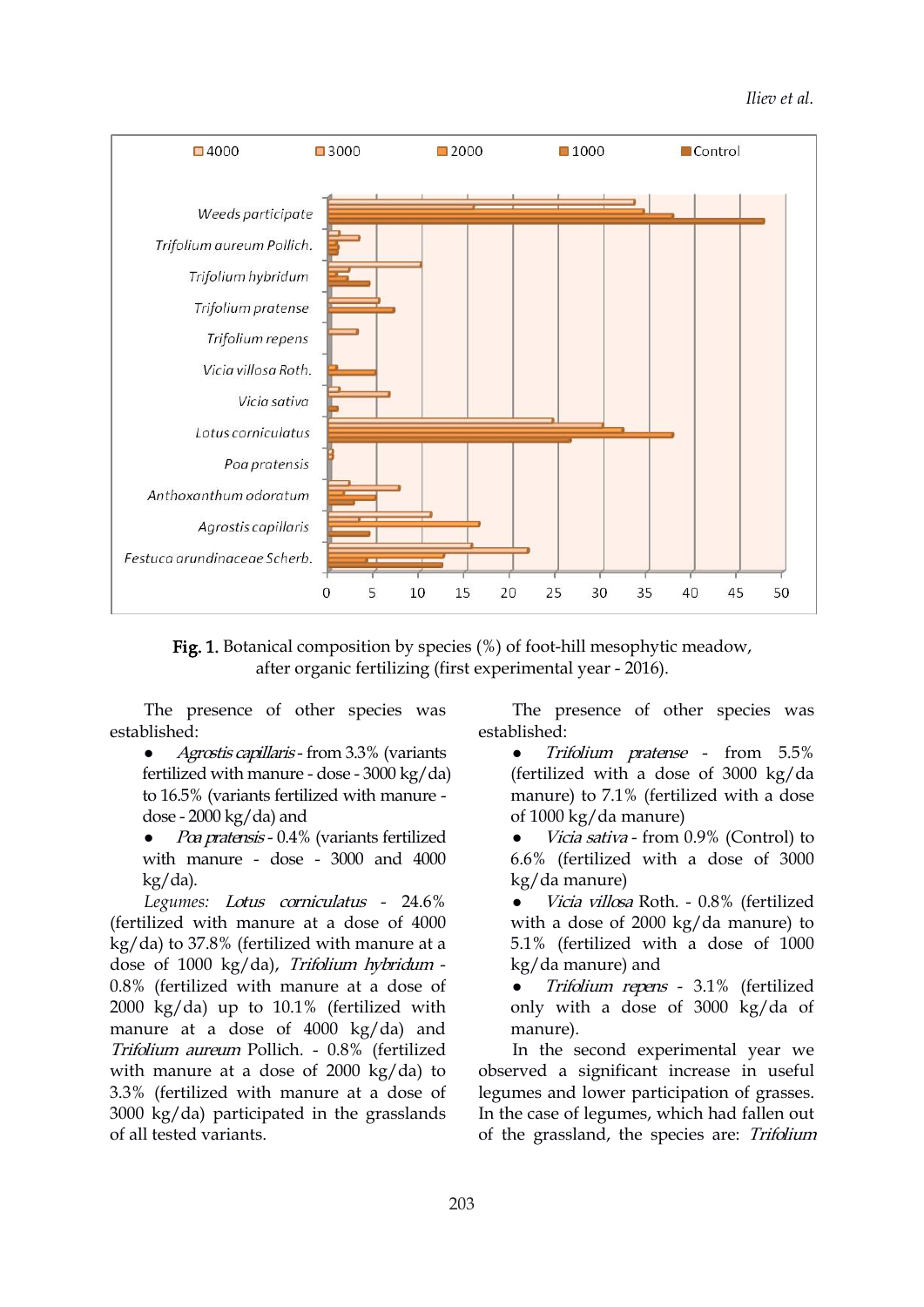repens, Trifolium aureum Pollich. and Vicia villosa Roth. (Fig. 2). Vicia cracca (1.1-7.4%) and Medicago lupulina (1.2-1.5%) registered capillaris and additional share in the botanical composition of the grassland. Lotus corniculatus had the highest share in the variant with fertilizer application - 1000 kg/da (37.0%), Trifolium hybridum in fertilizer application - 4000 kg/da (42.8%). The grasslands in these variants had the lowest share of grasses. The percentage share of *Vicia sativa* in the botanical composition of the grassland was from 2.2% (variants fertilized with manure at a dose of 1000 kg/da) to 22.6% (variants fertilized with manure at a dose of  $3000 \text{ kg/da}$ .

In the group of grasses additional presence of Cynosurus cristatus (0.5-0.8% - in the variants fertilized with a dose of 4000 and 3000 kg/da) and *Festuca rubra*  $(1.1\% - in$ the variants fertilized with a dose of 4000 kg/da was found; 2.3% in the variants fertilized with a dose of 3000 kg/da and 3.7% in the unfertilized control).

In the third experimental year (2018), the applied organic fertilizing continued to  $\alpha$  *cdoratum* (2.0%) have a positive effect, mainly the share of legumes in the grassland compared to that of forage grasses (Fig. 3).

Trifolium hybridum and Vicia sativa participated in the biomass of all studied variants. In grasslands that were fertilized, the percentage share of these species varied from 29.9% (at a dose of 2000 kg/da) to 50.0% (at a dose of 1000 kg/da) and from 1.7% (at a dose of 1000 kg/da) to 3.6% (at a dose of 3000 kg/da). Lotus corniculatus registered a presence of 4.6% (dose - 4000 kg/da) to 17.4% (dose - 1000 kg/da) only in the fertilized variants. The share of Trifolium repens and Trifolium pratense in the grassland was 0.4% (Control) to 1.1% (dose - 1000 kg/da) and from 0.9% (dose - 3000  $kg/da$ ) to 2.8% (dose - 2000 kg/da). During the year species, such as - Vicia cracca and Medicago lupulina were not present in the botanical composition of the grassland.

Subsequent fertilizing at a norm of 2000 kg/da, enriched the species diversity of grasses in the grassland, where traces of Bromus arvensis (0.9%) were found. Festuca arundinaceae Scherb., Festuca rubra, Agrostis Anthoxanthum odoratum, registered the highest presence respectively in the variants fertilized annually with 2000 kg/da (11.2%), 3000 kg/da (8.2%), 4000 kg/da (7.3%). ) and 2000 kg/da (8.4%). In the year, Poa pratensis dropped out of the grassland.

The dynamics in the change of vegetation (after the subsequent fertilizing in the fourth year - 2019) includes an increase in the degree of grass component in the composition of the grassland (Fig. 4).

Festuca rubra and Agrostis capillaris were dominant. Their share in the fertilized variants varied from 8.6% (for fertilizing with a dose of 1000 kg/da) to 20.5% (for fertilizing with a dose of 2000 kg/da) and from 5.5% (for fertilizing with a dose of 2000 kg/da) to 30.0%. (when fertilizing with a dose of 3000 kg/da). Festuca arundinaceae Scherb. predominated in the grassland of the untreated control (10.2%).Bromus arvensis (5.7%) and Anthoxanthum participated in the composition of the grassland only in the variants fertilized with a dose of 1000 kg/da and  $3000 \text{ kg}/\text{da}$ , respectively.

Trifolium hybridum had the largest share of legumes in the grassland - from 5.7% (at a dose of 1000 kg/da) to 38.0% (at a dose of 3000 kg/da). Medicago lupulina (8.6%), Vicia sativa  $(5.5\%)$  and Lotus corniculatus  $(21.6\%)$ registered the highest share in the variants fertilized with 1000 kg/da, 2000 kg/da and 4000 kg/da, respectively.

In the last experimental year (2019), Trifolium pratense and Cynosurus cristatus did not participate in the botanical composition of the treated grasslands, and the group of weeds showed a decreasing trend compared to the year when the experiment was set (2016). The percentage share of weeds in the variants with imported manure was reduced (except for the variant with imported dose of 3000 kg/da) by 45.4% (at a dose of 1000 kg/da), 55.6% (at a dose of 4000 kg/da) and 68.0% (at a dose of 2000 kg/da).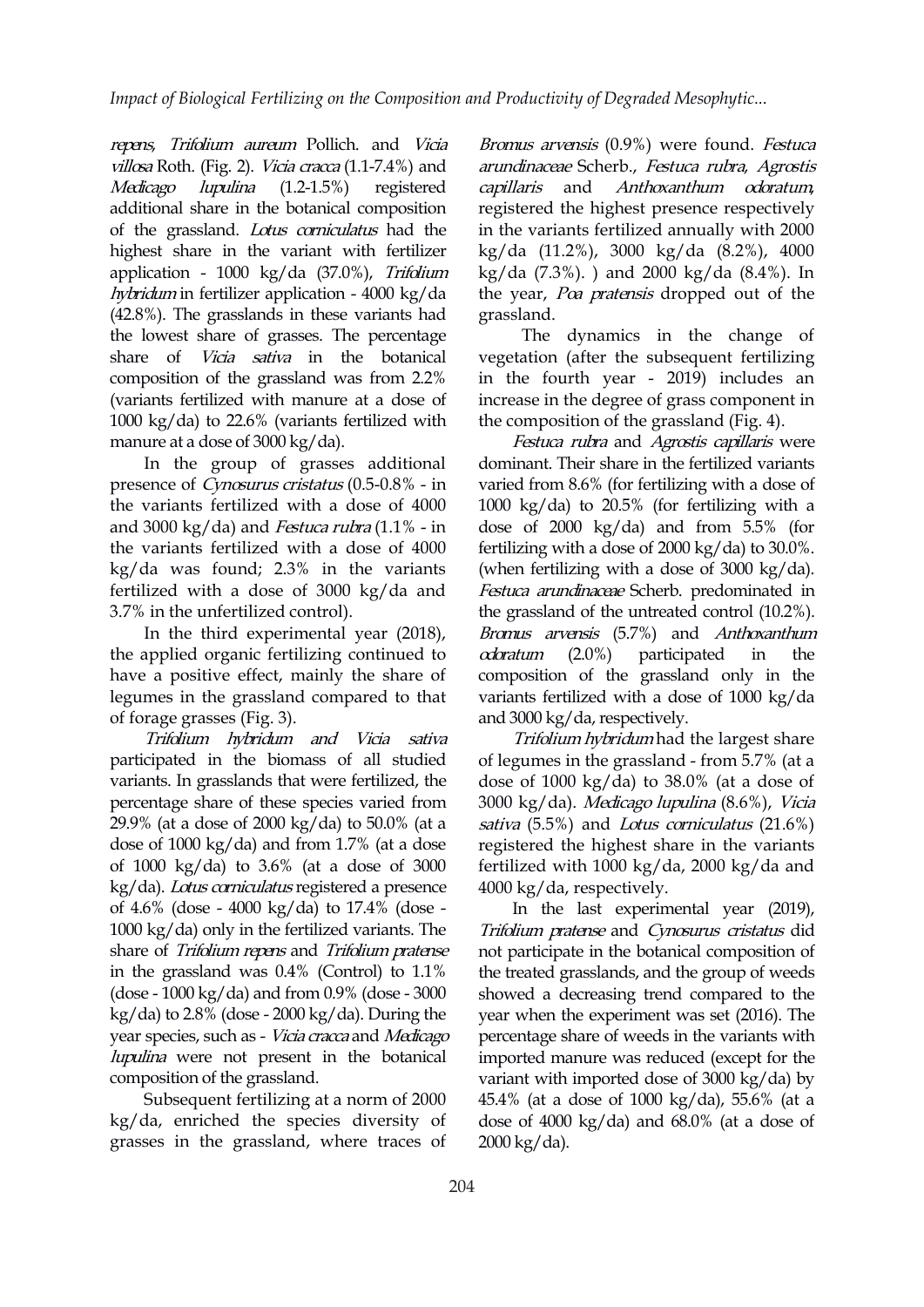

Fig. 2. Botanical composition by species (%) of foot-hill mesophytic meadow, after organic fertilizing (second experimental year - 2017).



Fig. 3. Botanical composition by species (%) of foot-hill mesophytic meadow, after applied organic fertilizing (third experimental year - 2018).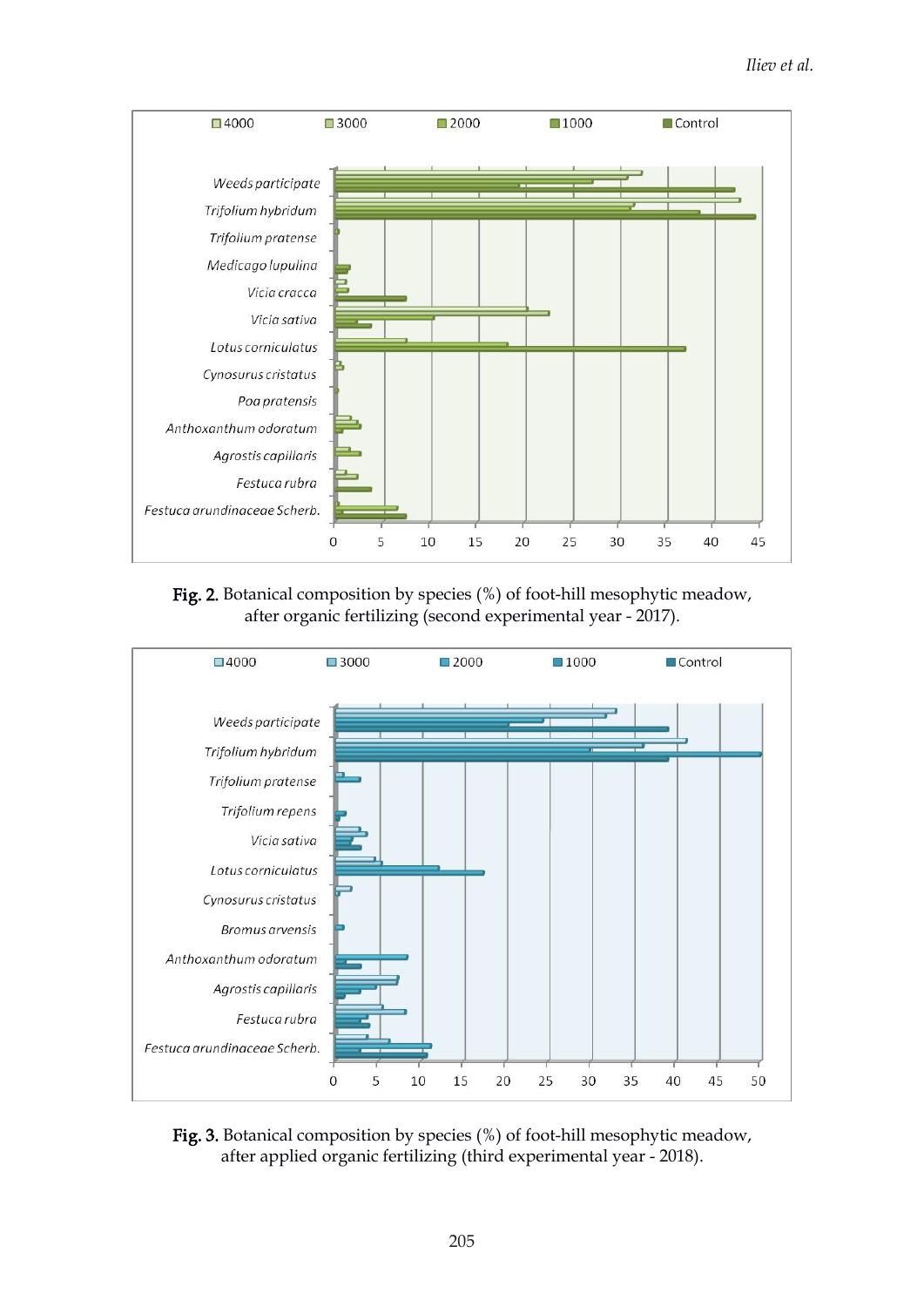



Fig. 4. Botanical composition by species  $(\%)$  of foot-hill mesophytic meadow, after organic fertilizing (fourth experimental year - 2019).

changing component in the composition of natural grasslands. During the test period (after the application of cattle manure) the highest stability and adaptability were shown by species, such as: Lotus corniculatus, Vicia sativa and Trifolium hybridum. As for grass species, Festuca arundinaceae Scherb., Festuca rubra, Anthoxanthum odoratum and Agrostis capillaris showed the highest resistance to the mountain conditions of the Central Balkan Mountain. *Festuca* lowest dose of manure (1000 kg/da) registered arundinaceae Scherb., Festuca rubra, Anthoxanthum odoratum and Agrostis capillaris.

Botanical composition is a factor that affects the feed and nutritional value of grass biomass (Churkova & Churkova, 2020; 2021; Naydenova et al.,2015; Naydenova & Vasileva, 2016). The dominance of legumes from the first to the third experimental year is clearly expressed in all variants of fertilizing, which implies the formation of biomass with a higher

Legumes were an unstable and crude protein content. During the fourth (last) experimental year, organic fertilizing increased the percentage of grasses in the composition of the variants with different fertilizing rates.

> All variants with organic fertilizing had higher values in terms of dry matter content, crude protein, crude fiber and crude ash compared to the untreated control. The average value of crude protein in the dry matter of the studied grasslands wass 12.995% at CV: 8.80% (Table 3). The variants with the the highest content of crude protein (14.39%) followed of the grasslands (14.05%) treated with the highest dose of organic fertilizer (4000) kg/da). The values of the indicator exceeded the control by 20.0%% and 17.2%, respectively. With a slight difference in the protein content are the grasslands with annual intake of 2000 and 3000 kg/da (respectively 12.03 and 12.52%), where the excess compared to the control was 0.3% and 4.4%, respectively.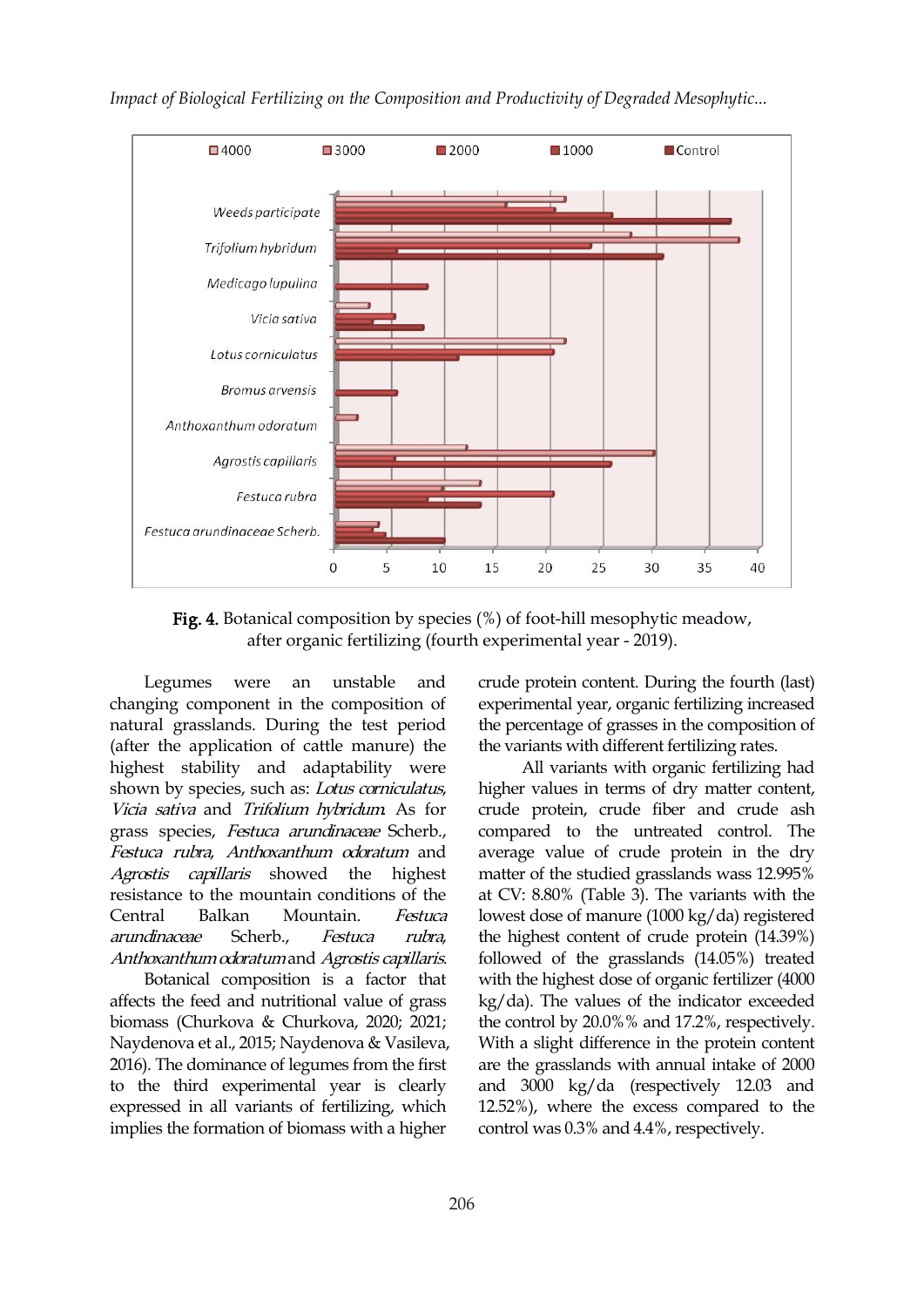| <b>Variants</b>     | Dry matter  | Organic matter |             |            |            |  |  |  |  |  |  |
|---------------------|-------------|----------------|-------------|------------|------------|--|--|--|--|--|--|
|                     |             | Crude protein  | Crude fibre | Crude fat  | Crude ash  |  |  |  |  |  |  |
| Control             | 89.88       | 11.99          | 38.83       | 2.32       | 6.50       |  |  |  |  |  |  |
| 1000                | 90.10       | 14.39          | 42.84       | 2.43       | 6.83       |  |  |  |  |  |  |
| 2000                | 90.01       | 12.03          | 41.26       | 2.00       | 6.65       |  |  |  |  |  |  |
| 3000                | 90.18       | 12.52          | 44.37       | 1.37       | 6.98       |  |  |  |  |  |  |
| 4000                | 90.00       | 14.05          | 42.01       | 2.30       | 7.24       |  |  |  |  |  |  |
| Average             | 90.030±0.11 | 12.995±1.14    | 41.861±2.05 | 2.082±0.43 | 6.836±0.29 |  |  |  |  |  |  |
| CV                  | 0.13        | 8.8            | 4.9         | 20.61      | 4.21       |  |  |  |  |  |  |
| LSD <sub>0.05</sub> | 0.331       | 0.763          | 4.221       | 0.723      | 0.506      |  |  |  |  |  |  |

**Table 3.** Mean values  $\pm$  SE (%) and coefficient of variation (CV %) of basic quality indicators of natural grassland cover, after applied organic fertilizing.

The average values for the amount of minerals (6.836%) and crude fiber (41.861%) are characterized by a low coefficient of variation (CV: 4.21-4.90%). The highest fiber  $(44.37%)$  and the lowest concentration of crude fat (1.37%) is the dry biomass from grasslands that were treated by manure with a dose of 3000 kg/da. The treated variants registered with 2.3% (2000 kg/da) to 11.4% (4000 kg/da) higher content of crude ash compared to the control. The average content of crude fat (2.082%) in the dry matter of the studied grasslands was characterized by a very high coefficient of variation (20.61%). Only the grasslands with the highest protein content exceeded by 4.7% the amount of crude fat (2.43%) in the dry matter compared to the control.

### Conclusion

The applied biological fertilizing led to an increase in the productivity of the degraded grassland at all levels of fertilizing. The excess in the values of the indicator compared to the control was from 49.1% (1000 кg/dа) to 98.8% (2000 кg/dа). Some desired changes in the individual groups and species of the botanical composition of the grassland were also observed For the study period, with the highest resistance and adaptability in mountain conditions were species: Lotus corniculatus, Vicia sativa, Trifolium hybridum (from legumes) and Festuca arundinaceae Scherb.*, Festuca rubra, Anthoxanthum* Oelmann, Y., Renner, S.C.,Rillig, odoratum, Agrostis capillaris (from grasses). Organic fertilizing variants had a higher

content of dry matter, crude protein, crude fiber and crude ash compared to untreated control. Grasslands with the lowest dose of manure (1000 kg/da) registered the highest concentration of crude protein (14.39%) followed by those (14.05%) with the highest dose (4000 kg/da) of manure. The values of the indicator exceeded the control by 20.0% and 17.2%, respectively. The difference in the protein content of the grassland treated annually with a dose of 2000 and 3000 kg/da was insignificant (12.03 and 12.52%, respectively), with an excess compared to the control - 0.3% and 4.4%. The highest fiber (44.37%) and the lowest concentration of crude fat (1.37%) were found in the biomass of grasslands with an imported dose of 3000 kg/da. In the fertilizing variants, the crude ash content was 2.3% (2000 kg da) to 11.4% (4000 kg/da) higher than the control.

## **References**

- Ahmed, M. Y., & Ibrahim Y. M. (2013). Effect of Fertilizers (Urea, Farmyard and Chicken Manure) on Growth and Yield of Rhodes Grass (*Chloris gayana* L. Knuth.). Universal Journal of Plant Science, 1(3), 85-90. doi: [10.13189/ujps.2013.010305.](https://doi.org/10.13189/ujps.2013.010305)
- Allan, E., Manning, P., Prati, D., Grassein, F., Alt, F., Binkenstein, J., Blaser, S., Blüthgen,N., Hölzel, N., Klaus, V.H., Kleinebecker, T., Morris, E.-K., M.C., Schäfer, M., Schloter, M., Schmitt, B., Schöning, I., Schrumpf,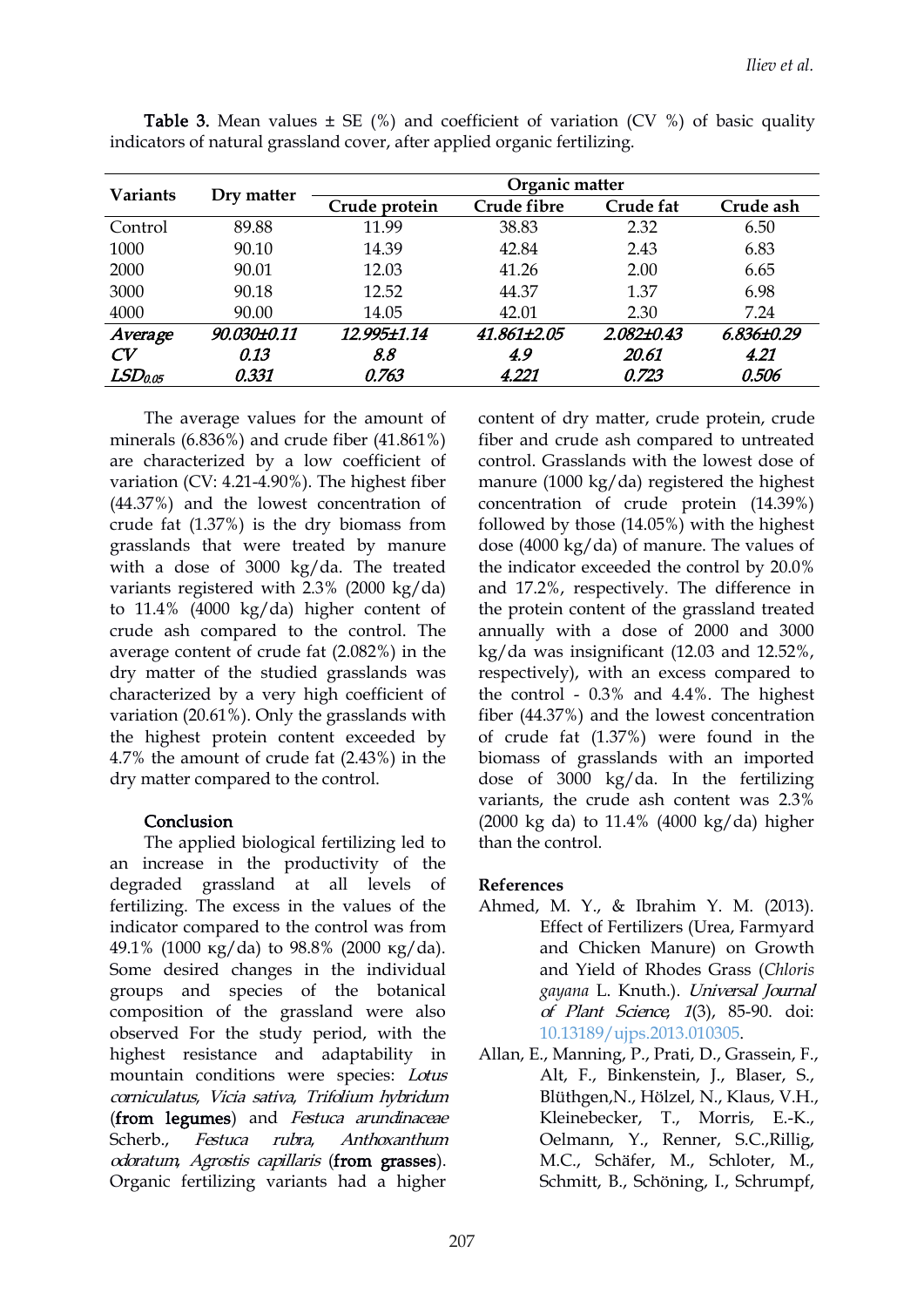*Impact of Biological Fertilizing on the Composition and Productivity of Degraded Mesophytic...*

M., Solly, E., Sorkau, E., Steckel, J., Steffen-Dewenter, I., Stempfhuber, B., Trumbore, S., Weiner, C.N., Weisser, W.W., Werner, W., Westphal, C., Wilcke, W., & Fischer, M. (2015). Land use intensification alters ecosystem multifunctionality via loss of biodi-versity and changes to functional composition. Ecological Letters, <sup>18</sup>, 834-843. doi: [10.1111/ele.12469.](https://doi.org/10.1111/ele.12469)

- Blanke, V., Bassin, S., Volk, M., & Fuhrer, J. (2012). Nitrogen deposition effects on subalpine grassland: The role of nutrient limitations and changes in mycorrhizal abundance. Acta Oecologica, <sup>45</sup>, 57–65. doi: [10.1016/j.actao.2012.09.002](https://doi.org/10.1016/j.actao.2012.09.002).
- Blüthgen, N., Simons, N., Jung, K., Prati, D., Renner, S., Boch, S., Fischer, M., Hölzel, N., Klaus, V.H., Kleinebecker, T., Tschapka, M., Weisser, W.W., Gossner, M.M. (2016). Land use imperils plant and animal community stability through changes in asyn-chrony rather than diversity. *Nature Communications, 7*, 10697. doi: [10.1038/ncomms10697.](https://doi.org/10.1038/ncomms10697)
- Churkova, B., & Churkova К. (2020). Energy Nutritional Value of Grass Mixtures with Different Ratio of Components. Journal of Mountain Agriculture on the Balkans, 23(3), 142-154.
- Churkova, B. & Churkova, К. (2021). Productivity and botanical composition of grass mixtures with different ratio of components. Forest Science, 1, 23-32.
- Habel, J.C., Dengler, J., Janišová, M., Török, P., Wellstein, C., & Wiezik, M. (2013). European grassland ecosystems: threatened hotspots of biodiversity. Biodiversity Conserv*ation*, <sup>22</sup>, 2131-2138. doi: [10.1007/s10531-013-0537-x](https://doi.org/10.1007/s10531-013-0537-x).
- Iliev, M. (2018). Impact of foliar application of organic fertilizer on the bioproductive indicators of forage Ecology, of natural grassland of Nardus

stricta L. type in the region of the Central Balkan Mountain. Journal of Mountain Agriculture on the Balkans, 21(6), 91-104.

- Iliev, M., Mihovski, T., & Churkova, B. (2017). Influence of Biostim organic fertilizer on the bioproductive indicators of forage of natural grassland of the type Chrysopogon grullus L. in the region of the Central Balkan Mountain. Journal of Mountain Agriculture on the Balkans, 20(5), 136-147.
- Iliev, M., Bozhanska, Т., & Petkova, M. (2020). Impact of Mineral and Organic Foliar Fertilizing on Some Productivity Factors of a Natural Grassland of Chrysopogon gryllus L. Type and a Natural Pasture of Nardus stricta L. Ecologia Balkanica, 12(2), 65-75.
- Kirkham, F.W., Tallowin, J.R.B., Dunn, R.M., Bhogal, A., Chambers, B.J., & Bardgett, R.D. (2014). Ecologically sustainable fertility management for the maintenance and species-rich hay meadows: a 12-year fertilizer and lime experiment. Journal of Applied Ecology, <sup>51</sup>(1), 152-161. doi: [10.1111/1365-2664.12169](https://doi.org/10.1111/1365-2664.12169).
- Kurhak, V.H., Panasyuk, S.M., Asanishvili, N.M., Slyusar, І.Т., Slyusar, S.M., Shtakal, M.І., Ptashnik, M.M., Oksymets, O.L., Tsymbal, Ya.S., Kushchuk, M.O., Gavrysh, Ya.V., Kulyk, R.M., & Kudrya, S.O. (2020). Influence of perennial legumes on the productivity of meadow phytocenoses. Ukrainian Journal of Ecology, <sup>10</sup>(6), 310-315. doi: [10.](https://doi.org/10. 15421/2020_298) 15421/2020\_298.
- Leps, J. (2014). Scale- and time-dependent effects of fertilization, mowing and dominant removal on a grassland community during a 15-year experiment. *Journal of Applied* 51, 978–987. doi: [10.1111/1365-2664.12255](https://doi.org/10.1111/1365-2664.12255).